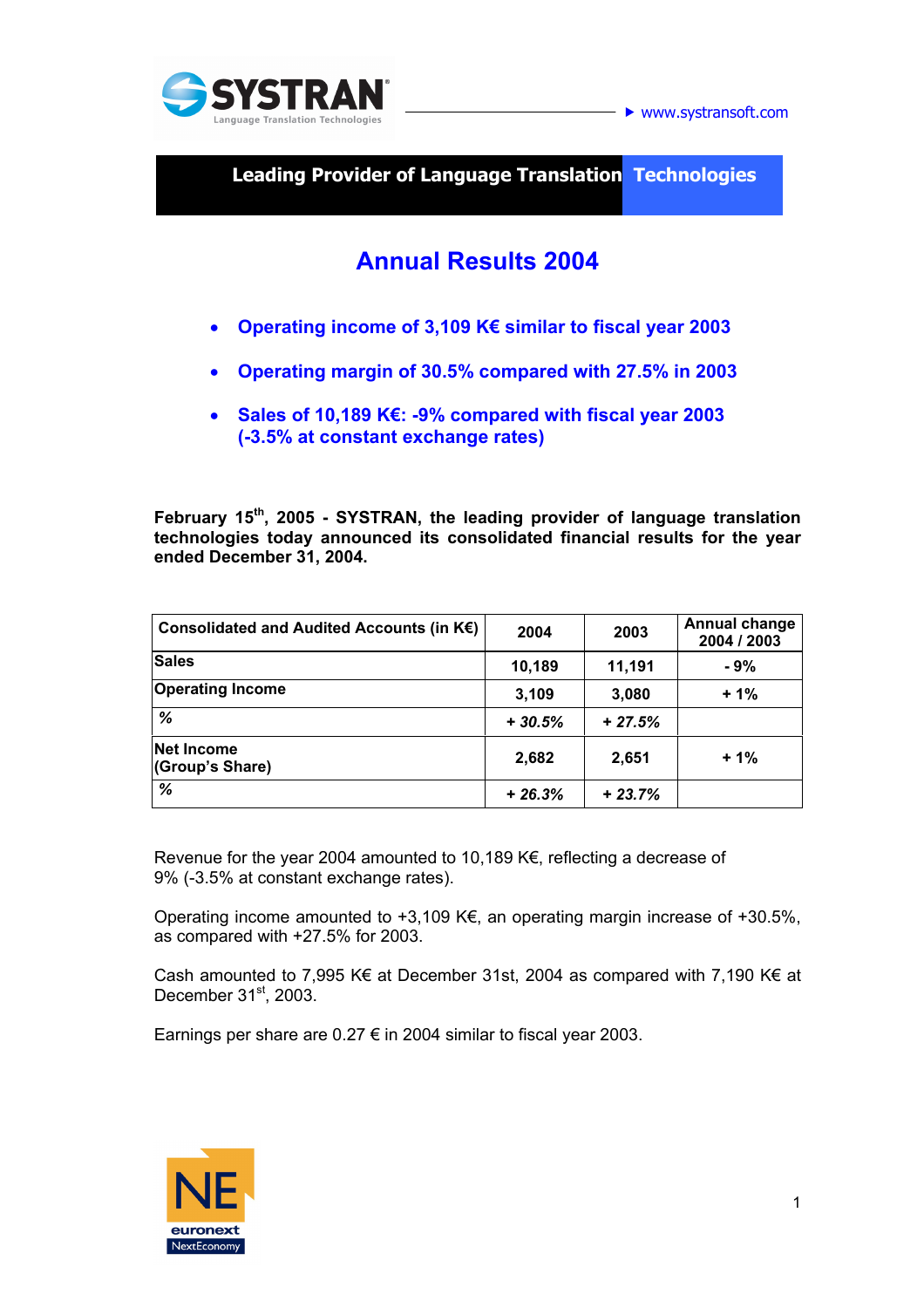| <b>Consolidated and Audited</b><br>Accounts (in $K \in \mathbb{R}$ ) | 2004   | %      | 2003   | %      | Annual<br>change<br>2004/2003 |
|----------------------------------------------------------------------|--------|--------|--------|--------|-------------------------------|
| <b>Software Publishing</b>                                           | 5,507  | 54.0%  | 5,474  | 48.9%  | +0.6%                         |
| Home & Small Business (HSB)                                          | 470    | 4.6%   | 601    | 5.4%   | $-21.8%$                      |
| Corporate & Administrations                                          | 2,032  | 19.9%  | 2,296  | 20.5%  | $-11.5%$                      |
| <b>Resellers</b>                                                     | 1,726  | 16.9%  | 1,369  | 12.2%  | $+26.1%$                      |
| <b>Online Sales</b>                                                  | 1,279  | 12.6%  | 1,208  | 10.8%  | $+5.9%$                       |
| <b>Professional Services</b>                                         | 4,682  | 46.0%  | 5,717  | 51.1%  | $-18.1%$                      |
| Corporate & Administrations                                          | 3,273  | 32.1%  | 3,720  | 33.2%  | $-12.0%$                      |
| Co-funded                                                            | 1,409  | 13.8%  | 1,998  | 17.9%  | $-29.5%$                      |
| <b>Consolidated Sales</b>                                            | 10,189 | 100.0% | 11,191 | 100.0% | $-9.0\%$                      |

In 2004, SYSTRAN focused its efforts on finalizing its new version 5.0 product line and on executing existing service contracts.

The slow growth in *Software Publishing* is due to the delayed release of version 5.0. License sales in 2004 remained comparable with fiscal year 2003.

The *Professional Services* activities declined by 18.1% compared to year-end 2003.

The new version 5.0 product line is fully XML compliant and includes many innovative user features.

Desktop products in version 5.0 are directly integrated into Microsoft® Office Suite and also enable translations of PDF documents. In addition, version 5.0 includes the release of two new language pairs (Arabic  $\Leftrightarrow$  English and Swedish  $\Leftrightarrow$  English), raising the total number of commercially offered language pairs by SYSTRAN to 40.

Enterprise products incorporate new functionalities essential for integration in corporate networks and content management systems, such as multi-user dictionary management, the automatic import of "translation memories", and integration with Trados and Documentum software.

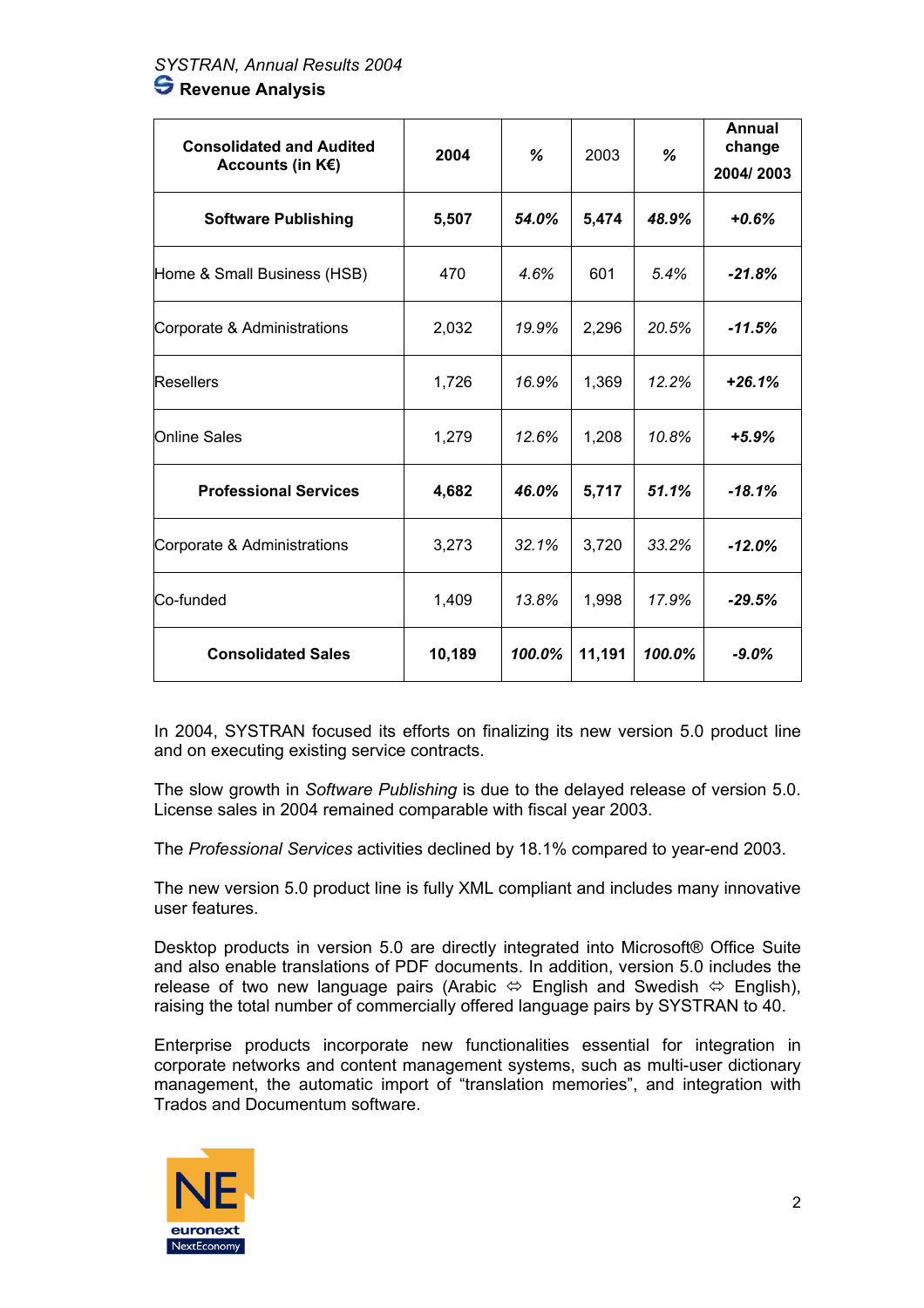## *SYSTRAN, Annual Results 2004*  **S** Business Outlook

SYSTRAN emphasized its efforts on software development during 2004 at the expense of its Professional Services activities.

The new version 5.0 will allow SYSTRAN to develop its direct sales channel as well as enhance its network of authorized resellers.

SYSTRAN expects to profit from the launch of several new eCommerce sites and new subscription-based Web services.

The inventory of work orders is totaling 1.5 M $\epsilon$ .

## *About SYSTRAN*

SYSTRAN is the leading provider of the world's most scalable and modular translation software. SYSTRAN's expertise spans over three decades of building customized language translation solutions for global corporations, portals, governments and public administrations through open and robust architecture.

Its core technology powers language translation solutions for the Internet, PCs and network infrastructures that facilitate communication in 40 language pairs and in 20 specialized domains. SYSTRAN's technology is developed under Linux and runs on all Unix platforms, MacOS X and Microsoft Windows.

SYSTRAN is currently developing the following new language pairs: Arabic, Farsi, Hungarian, Polish, Czech, Danish, and Finnish.

SYSTRAN (Code ISIN FR0004109197, Bloomberg: SYST NM, Reuters: SYTN.LN) is listed on Euronext Paris, *Nouveau Marché*, and is a member of Euronext's Next Economy segment.

SYSTRAN is headquartered in Paris, France and has a subsidiary in California, USA.

## *Contact*

Dimitris SABATAKAKIS, Chairman & CEO Téléphone: +33 (0)1 47 96 86 86 Fax: +33 (0)1 46 98 00 59 Email : sabatakakis@systran.fr

Revenue for the first quarter 2005 will be announced on April 28<sup>th</sup>, 2005.

This Press Release is available for download at: [http://www.systransoft.com/company/investors/financial\\_releases.html](http://www.systransoft.com/company/investors/financial_releases.html)